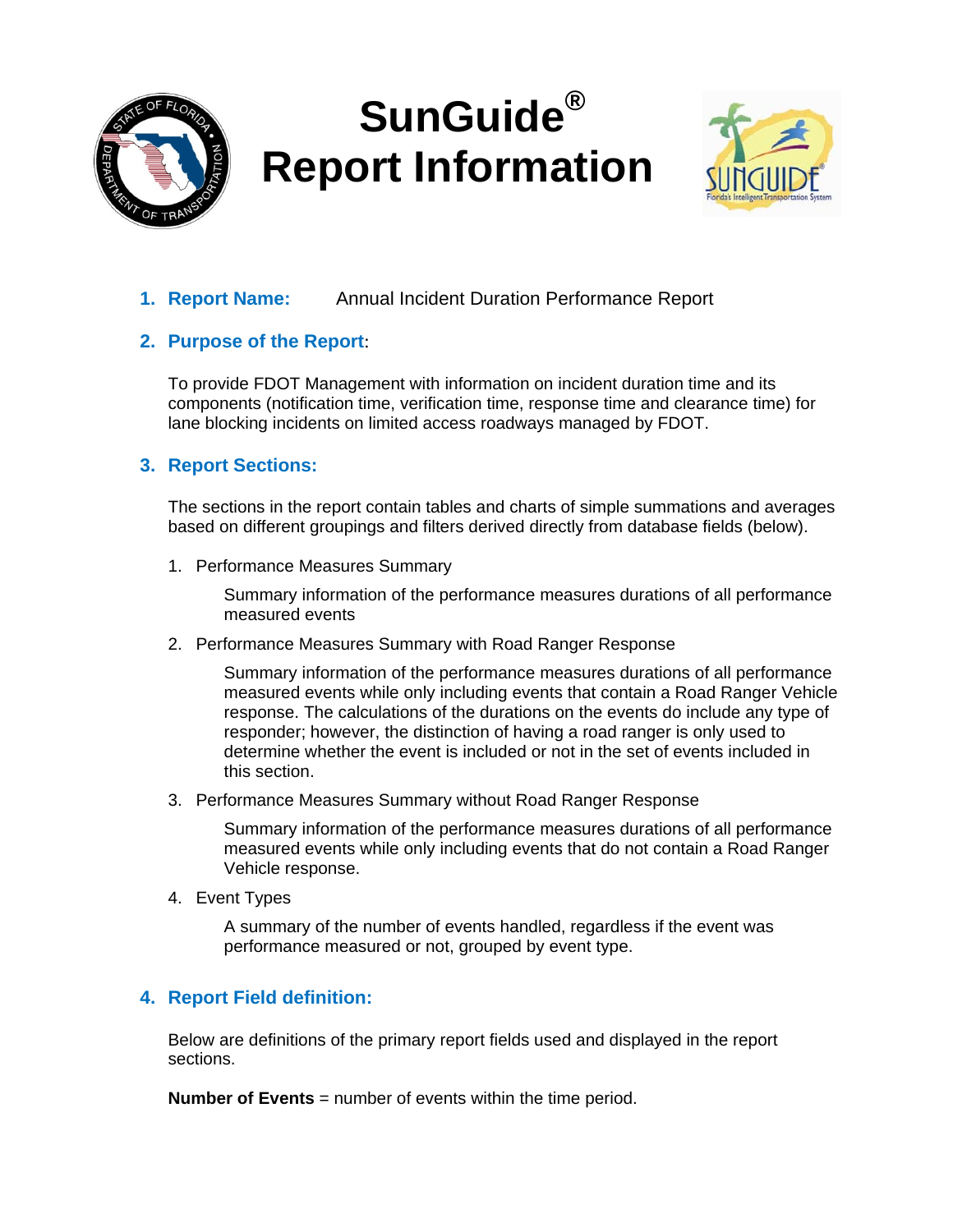- **Notification Duration (min)** = average number of minutes between (FDOT or FHP Notified Time) and (TMC Notified Time). = [2] - [1]
- **Verification Duration (min)** = average number of minutes between (TMC Notified Time) and (Verification By TMC Time).  $= [3] - [2]$
- **Response Duration (min)** = average number of minutes between (Verification By TMC Time) and (First Responder Arrival Time). = [4] - [3]
- **RR Dispatch Duration (min)** = average number of minutes between the (First Responder Dispatch Time) and (Event Creation Time)
- **RR Response Duration (min)** = average number of minutes between the (First Responder Dispatch Time) and (First Responder Arrival Time)
- **Open Roads Duration (min.)** = average number of minutes between (First Responder Arrival Time) and (Travel Lanes Cleared Time). = [5] - [4]
- **FDOT Roadway Clearance Duration (min.)** = average number of minutes between (FDOT or FHP Notified Time) and (Travel Lanes Cleared Time). = [5] - [1]
- **Incident Clearance Duration (min.)** = average number of minutes between (Last Responder Departure Time) and (FDOT or FHP Notified Time). = [6] - [1]
- **# of Events with RR/SIRV** = number of events with dispatched responders
- **RR/SIRV Responses** = number of Arrived Responders within the event
- **RR/SIRV Activities** = number of performed activities by responders within the event

#### **Incident Severity Levels:**

| Level 3: | If an event had full blockage at any time or has a roadway clearance<br>time of greater than 120 minutes, it is a level 3 severity event. |
|----------|-------------------------------------------------------------------------------------------------------------------------------------------|
| Level 2: | If it does not have full blockage and has a roadway clearance time<br>between 30 and 120 minutes, it is a level 2 severity.               |
| Level 1: | If it does not have full blockage and has a roadway clearance time<br>between 0 and 30 minutes, it is a level 1 severity.                 |
| Other:   | If any of the above conditions are not met, it is an "Other" severity.                                                                    |

#### **5. Report Data definitions:**

Below are definitions of the data fields used to calculate the report fields above.

- [1] FDOT/FHP Notified Time: first Knowledge time, earliest of either the Event Record Creation or the Notification time of all agencies.
- [2] TMC Notified Time: record creation time.
- [3] Verification by TMC Time: first time when the Event Status is set to Active.
- [4] First Responder Arrival Time: earliest arrival of any responder to the event.
- [5] Travel Lanes Cleared Time: time when all travel lanes are cleared.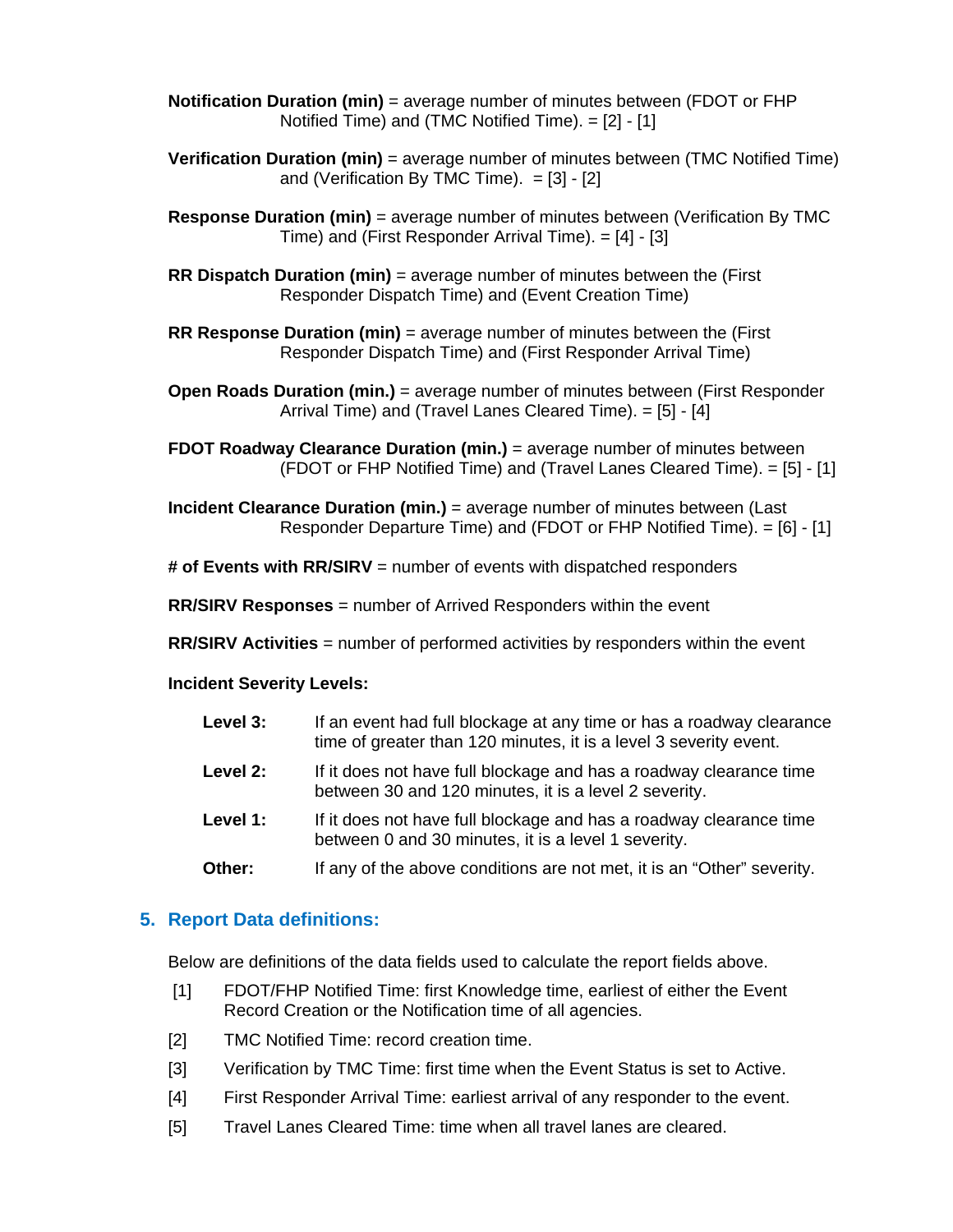- [6] Last Responder Departure Time: time when last responder departed from the event
- [DT] Responder Dispatch Time: time when first responder was dispatched to the event

## **6. Inclusion Criteria**

Events are included as performance measures events based on several criteria below:

- 1. **Valid Event Type:** Crash, Debris on Roadway, Disabled Vehicle, Emergency Vehicles, Flooding, Other, Pedestrian, Police Activity, Vehicle Fire
- 2. **Valid Event Status:** Active, Closed, or Unresolved
- 3. **Valid Travel Lane Closure:** (including mainline, ramps, HOV, and Express lane types)
- 4. **Valid Responder Arrival:** (any type of responder)
- 5. **Valid Timeline Order Compliance:** Events are included if all durations between the timestamps (see [1] – [6] from Report Data Definitions above) are positive or are within a -15 minute threshold. For example, an event with an Open Roads (or any) duration of -20 minutes would be excluded, while an Open Roads (or any) duration of -5 minutes would be adjusted according to the Adjustment Formulas below.

#### **7. Adjustment Formulas**

Events with negative durations are adjusted using the following formula in order to obtain non-zero values:

 $IF [5] > [6] THEN set [5] = [6]$ IF  $[4] > [5]$  THEN set  $[4] = [5]$ IF  $[3]$  = null OR  $[3]$  >  $[4]$  THEN set  $[3]$  =  $[4]$ IF  $[2]$  = null OR  $[2]$  >  $[3]$  THEN set  $[2]$  =  $[3]$ IF  $[1]$  = null OR  $[1]$  >  $[2]$  THEN set  $[1]$  =  $[2]$ IF  $[DT]$  = null OR  $[DT]$  >  $[4]$  THEN set  $[DT] = [4]$ IF  $[DT] < [1]$  THEN set  $[DT] = [1]$ 

#### **8. Database tables and fields:**

The report data primarily comes from the EM\_EVENT\_PERFMEASD table which returns summary performance measures information for all events. Other supporting data comes from a few other tables. Details are listed below and grouped by table:

#### **EM\_EVENT\_PERFMEASD:**

- **event id:** unique identifier of an event
- **severity id:** severity of the event (see formula above)
- wrs fullclosure: whether the event had full travel lane closure
- **knowledge\_date:** when the event was opened
- **detected\_date:** when the event was reported to the TMC (and opened)